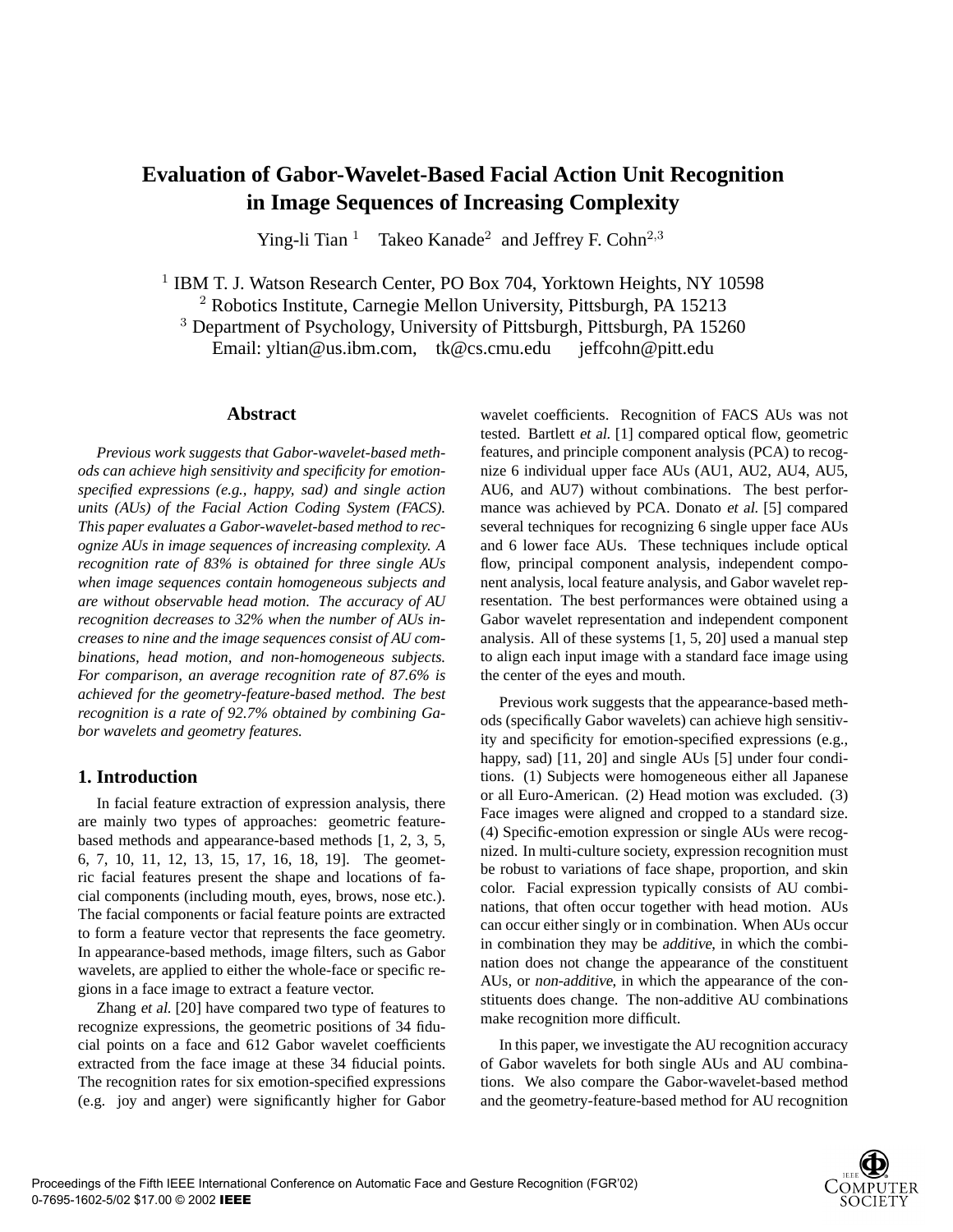in a more complex image database than have been used in previous studies of facial expression analysis using Gabor wavelets. The database consists of image sequences from subjects of European, African, and Asian ancestry. Small head motions and multiple AUs are included. For 3 single AUs without head motion, a recognition rate of 83% is obtained for the Gabor-wavelet-based method. When the number of recognized AUs increases to 9 and the image sequences consists of AU combinations, head motions, and non-homogeneous subjects, the accuracy of the Gaborwavelet-based method decreases to 32%. In comparison, an average recognition rate of 87.6% is achieved for the geometry-feature-based method, and the best recognition rate of 92.7% obtained by combining the Gabor-waveletbased method and the geometry-feature-based method.

#### **2. Facial Feature Extraction**

Contracting the facial muscles produces changes in both the direction and magnitude of skin surface displacement, and in the appearance of permanent and transient facial features. Examples of permanent features are eyes, brow, and any furrows that have become permanent with age. Transient features include facial lines and furrows that are not present at rest. In order to analyze a sequence of images, we assume that the first frame is a neutral expression. After initializing the templates of the permanent features in the first frame, both geometric facial features and Gabor wavelets coefficients are automatically extracted the whole image sequence. No face crop or alignment is necessary.

## 2.1. Geometric facial features

Multi-State Models for Geometric Feature Extraction



Figure 1. Multi-state models for geometric feature extraction.

To detect and track changes of facial components in near frontal face images, multi-state models are developed to extract the geometric facial features (Fig. 1). A three-state lip model describes lip state: open, closed, and tightly closed. A two-state model (open or closed) is used for each of the eyes. Each brow and cheek has a one-state model. Transient facial features, such as nasolabial furrows, have two states: present and absent. Given an image sequence, the region of the face and approximate location of individual face features are detected automatically in the initial frame [14]. The contours of the face features and components then are adjusted manually in the initial frame. Both permanent (e.g., brows, eyes, lips) and transient (lines and furrows) face feature changes are automatically detected and tracked in the image sequence. We group 15 parameters which describe shape, motion, eye state, motion of brow and cheek, and furrows in the upper face. These parameters are geometrically normalized to compensate for image scale and in-plane head motion based two inner corners of the eyes. Details of geometric feature extraction can be found in paper [16].

#### 2.2. Gabor wavelets



#### Figure 2. Locations to calculate Gabor coefficients in upper face.

We use Gabor wavelets to extract the facial appearance changes as a set of multi-scale and multi-orientation coefficients. The Gabor filter may be applied to specific locations on a face or to the whole face image [4, 5, 9, 17, 20]. Following Zhang et al. [20], we use the Gabor filter in a selective way, for particular facial locations instead of the whole face image.

The response image of the Gabor filter can be written as a correlation of the input image  $I(x)$ , with the Gabor kernel  $p_{\bf k}({\bf x})$ 

$$
a_{\mathbf{k}}(\mathbf{x_0}) = \int \int I(\mathbf{x}) p_{\mathbf{k}}(\mathbf{x} - \mathbf{x_0}) d\mathbf{x},
$$
 (1)

where the Gabor filter  $p_{\mathbf{k}}(\mathbf{x})$  can be formulated [4]:

$$
p_{\mathbf{k}}(\mathbf{x}) = \frac{k^2}{\sigma^2} exp(-\frac{k^2}{2\sigma^2}x^2) \left( exp(i\mathbf{k}\mathbf{x}) - exp(-\frac{\sigma^2}{2})\right)
$$
\n(2)

where **k** is the characteristic wave vector.

In our implementation, 800 Gabor wavelet coefficients are calculated in 20 locations which are automatically defined based on the geometric features in the upper face (Figure 2). We use  $\sigma = \pi$ , five spatial frequencies with wavenumbers  $k_i = (\frac{\pi}{2}, \frac{\pi}{4}, \frac{\pi}{8}, \frac{\pi}{16}, \frac{\pi}{32})$ , and 8 orientations from 0 to  $\pi$  differing by  $\pi/8$ . In general,  $p_{\mathbf{k}}(\mathbf{x})$  is complex. In our approach, only the magnitudes are used because they vary slowly with the position while the phases are very sensitive. Therefore, for each location, we have 40 Gabor wavelet coefficients.

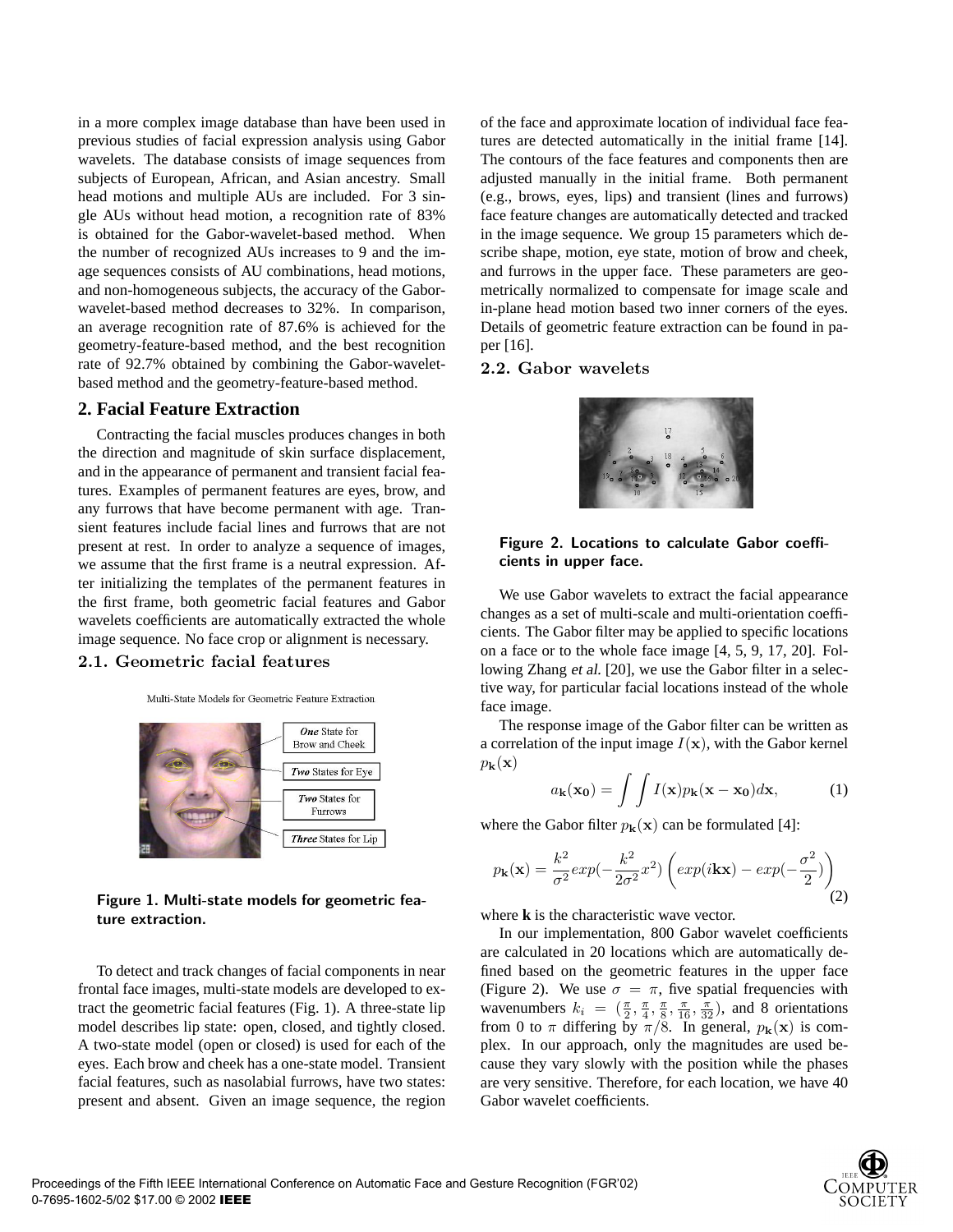## **3. Evaluation of Gabor-Wavelet-Based AU Recognition in Image Sequences of Increasing Complexity**

## 3.1. Experimental Setup

**AUs to be Recognized:** Figure 3 shows the AUs to be recognized and their Gabor images when the spatial frequency= $\frac{\pi}{4}$  in horizontal orientation. AU 43 (close) and AU 45 (blink) differ from each other in the duration of eye closure. Because AU duration is not considered and AU 46 (wink) is close eye only in left or right, we pool AU 43, AU 45, and AU 46 as one unit in this paper. AU 1 (inner brow raise), AU 2 (outer brow raise) and AU 4 (brows pull together and lower) describe actions of brows. Figure 3(h) shows an AU combination.

**Database:** The Cohn-Kanade expression database [8] is used in our experiments. The database contains image sequences from 210 subjects between the ages of 18 and 50 years. They were 69% female, 31% male, 81% Euro-American, 13% Afro-American, and 6% other groups. Over 90% of the subjects had no prior experience in FACS. Subjects were instructed by an experimenter to perform single AUs and AU combinations. Subjects sat directly in front of the camera and performed a series of facial behaviors which was recorded in an observation room. Image sequences with in-plane and limited out-of-plane motion are included. The image sequences began with a neutral face and were digitized into 640x480 pixel arrays with either 8 bit gray-scale or 24-bit color values. Face size varies between  $90\times80$  and  $220\times200$  pixels. No face alignment or cropping is performed.

**AU Recognition NNs:** We use a three-layer neural network with one hidden layer to recognize AUs by a standard backpropagation method. The network is shown in Figure 4, and could be divided into two components. The sub-network shown in Figure 4(a) is used for recognizing AU by using the geometric features alone. The inputs of the neural network are the 15 geometric feature parameters. The subnetwork shown in Figure 4(b) is used for recognizing AUs by using Gabor wavelets. The inputs are the Gabor coefficients extracted based on 20 locations. For using both geometric features and regional appearance patterns, these two sub-networks are applied in concert. The outputs are the recognized AUs. Each output unit gives an estimate of the probability of the input image consisting of the associated AUs. The networks are trained to respond to the designated AUs whether they occur singly or in combination. When AUs occur in combination, multiple output nodes are excited.

## 3.2. Experimental Results

First, we report the recognition results of Gabor wavelets for single AUs (AU 41, AU 42, and AU 43). Then, AU Recognition of Gabor wavelets for image sequences of



(a) AU0 (neutral)



## (b) AU41 (lid droop)



(c) AU42 (slit)



## (d) AU43/45/46 (eye close)



## (e) AU4 (brow lowerer)



## (f) AU6 (cheek raiser)



## (g) AU7 (lid tightener)



(h) AU1+2+5 (upper lid and brow raiser)

Figure 3. AUs to be recognized and their Gabor images when the spatial frequency $= \frac{\pi}{4}$  in horizontal orientation.

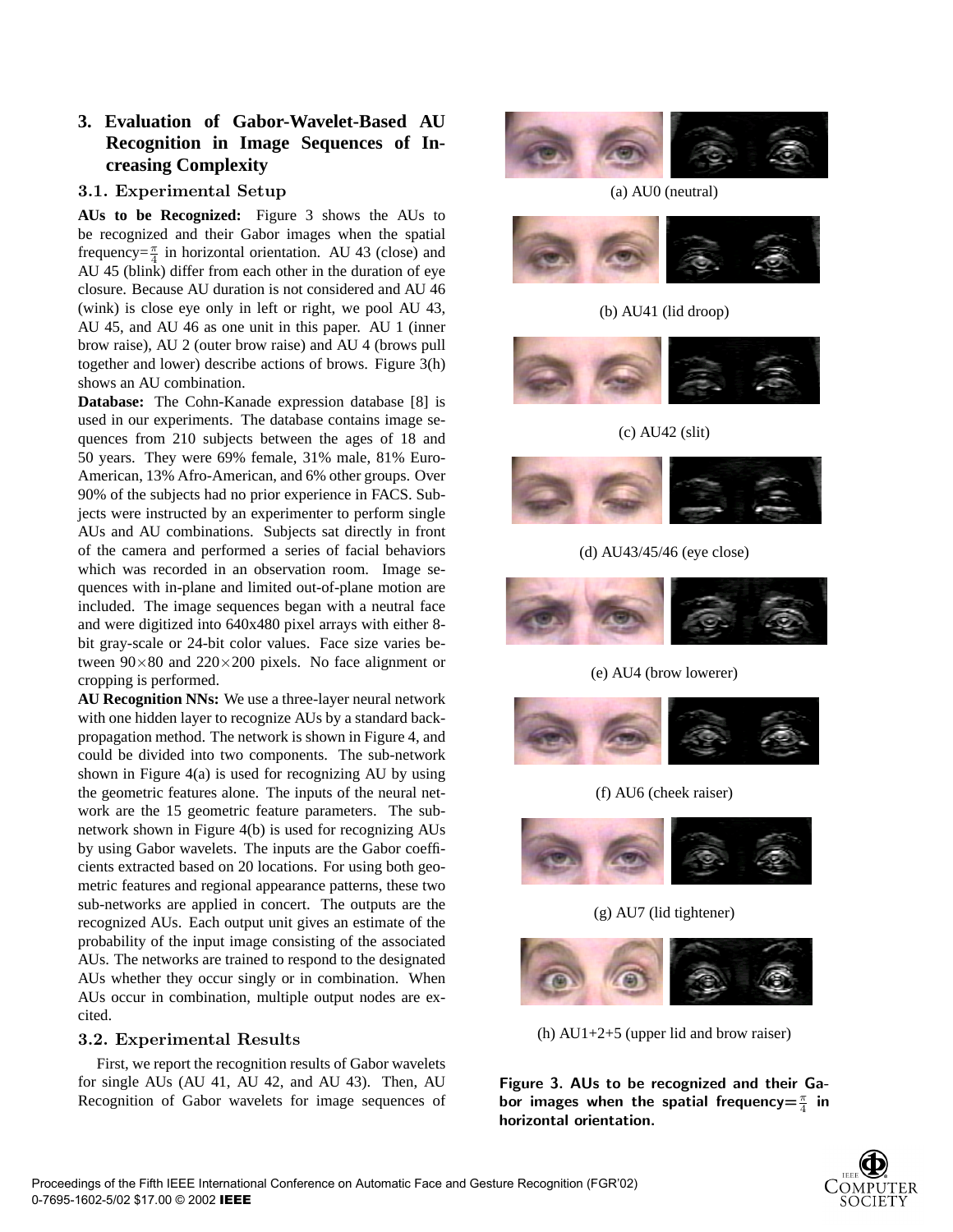

Figure 4. AU recognition neural networks.

increasing complexity is investigated. Because input sequences contain multiple AUs, several outcomes are possible. Correct denotes that target AUs are recognized. Missed denotes that some but not all of the target AUs are recognized. False denotes that AUs that do not occur are falsely recognized. For comparison, the AU recognition results of the geometric-feature-based method are reported. Best AU recognition results are achieved by combining Gabor wavelets and geometric features.

**AU Recognition of Gabor wavelets for single AUs:** In this investigation, we focus on recognition of AU41, AU42, and AU43 by Gabor wavelets. We selected 33 sequences from 21 subjects for training and 17 sequences from 12 subjects for testing. All subjects are Euro-American without observable head motions. The data distribution of training and test data sets is shown in Table 1.

Table 1. Data distribution of training and test data sets for single AU recognition.

| Data Set | AU 41 | 42<br>AU | AU 43 | Total |
|----------|-------|----------|-------|-------|
| Train    |       |          |       | 241   |
| Test     | 56    | 40       | 16    |       |

Table 2 shows the recognition results for 3 single AUs (AU 41, AU 42, and AU 43) when we use three feature points of the eye and three spatial frequencies of Gabor wavelet  $(\frac{\pi}{2}, \frac{\pi}{4}, \frac{\pi}{8})$ . The average recognition rate is 83%. More specifically, 93% for AU41, 70% for AU42, and 81% for AU43. These are comparable to the reliability of different human coders.

#### **AU Recognition of Gabor Wavelets for AU Combinations in Image Sequences of Increasing Complexity:**

In this evaluation, we test recognition accuracy of Gabor wavelets for AU combinations in a more complex database. The database consists of 606 image sequences from 107 subjects of European, African, and Asian ancestry. Most

Table 2. Recognition results of single AUs by using Gabor wavelets.

|                       | AU 41 | AU 42 | AU $43$ |  |  |  |
|-----------------------|-------|-------|---------|--|--|--|
| AU 41                 | 52    |       |         |  |  |  |
| AU $42$               |       | 28    |         |  |  |  |
| AU 43                 |       |       | 13      |  |  |  |
| Recognition rate: 83% |       |       |         |  |  |  |

image sequences contain AU combinations and some include small head motion. We split the image sequences into training (407 sequences from 59 subjects) and testing (199 sequences from 48 subjects) sets to ensure that the same subjects did not appear in both training and testing. Table 3 shows the AU distribution for training and test sets.

|          |  | Table 3. AU distribution of training and test   |  |  |
|----------|--|-------------------------------------------------|--|--|
|          |  | data sets in image sequences of increasing com- |  |  |
| plexity. |  |                                                 |  |  |

| Datasets | AU0 | AU1 | AU <sub>2</sub> | AU4 | AU5 | AU6 | AU7 | AU41 | AU43 |
|----------|-----|-----|-----------------|-----|-----|-----|-----|------|------|
| Train    | 407 | 163 | 124             | 157 | 80  | 98  | 36  | 74   | 94   |
| Test     | 199 | 104 | 76              | 84  | 60  | 52  | 28  | 20   | 48   |

Table 4. AU Recognition of Gabor Wavelets for AU combinations in image sequences of increasing complexity.

| <b>AUs</b>                    | Total | Correct | Missed | False |  |  |
|-------------------------------|-------|---------|--------|-------|--|--|
| AU1                           | 104   | 4       | 100    | 8     |  |  |
| AI12                          | 76    | 0       | 76     | 0     |  |  |
| AI14                          | 84    | 8       | 76     | 3     |  |  |
| AU5                           | 60    | 0       | 60     | 0     |  |  |
| AI16                          | 52    | 25      | 27     | 0     |  |  |
| AU7                           | 28    | 0       | 28     | 0     |  |  |
| AU41                          | 20    | 0       | 20     | 0     |  |  |
| AIJ43                         | 48    | 38      | 10     | 0     |  |  |
| AIJ0                          | 199   | 140     | 59     | 208   |  |  |
| Total                         | 671   | 215     | 456    | 219   |  |  |
| Average Recognition Rate: 32% |       |         |        |       |  |  |
| False Alarm Rate: 32.6%       |       |         |        |       |  |  |

In the experiment, total 800 Gabor wavelet coefficients corresponding 5-scale and 8-orientation are calculated at 20 specific locations. We have found that 480 Gabor coefficients of three middle scales perform better than use all 5 scales. The inputs are 480 Gabor coefficients (3 spatial frequencies in 8 orientations, applied at 20 locations). The

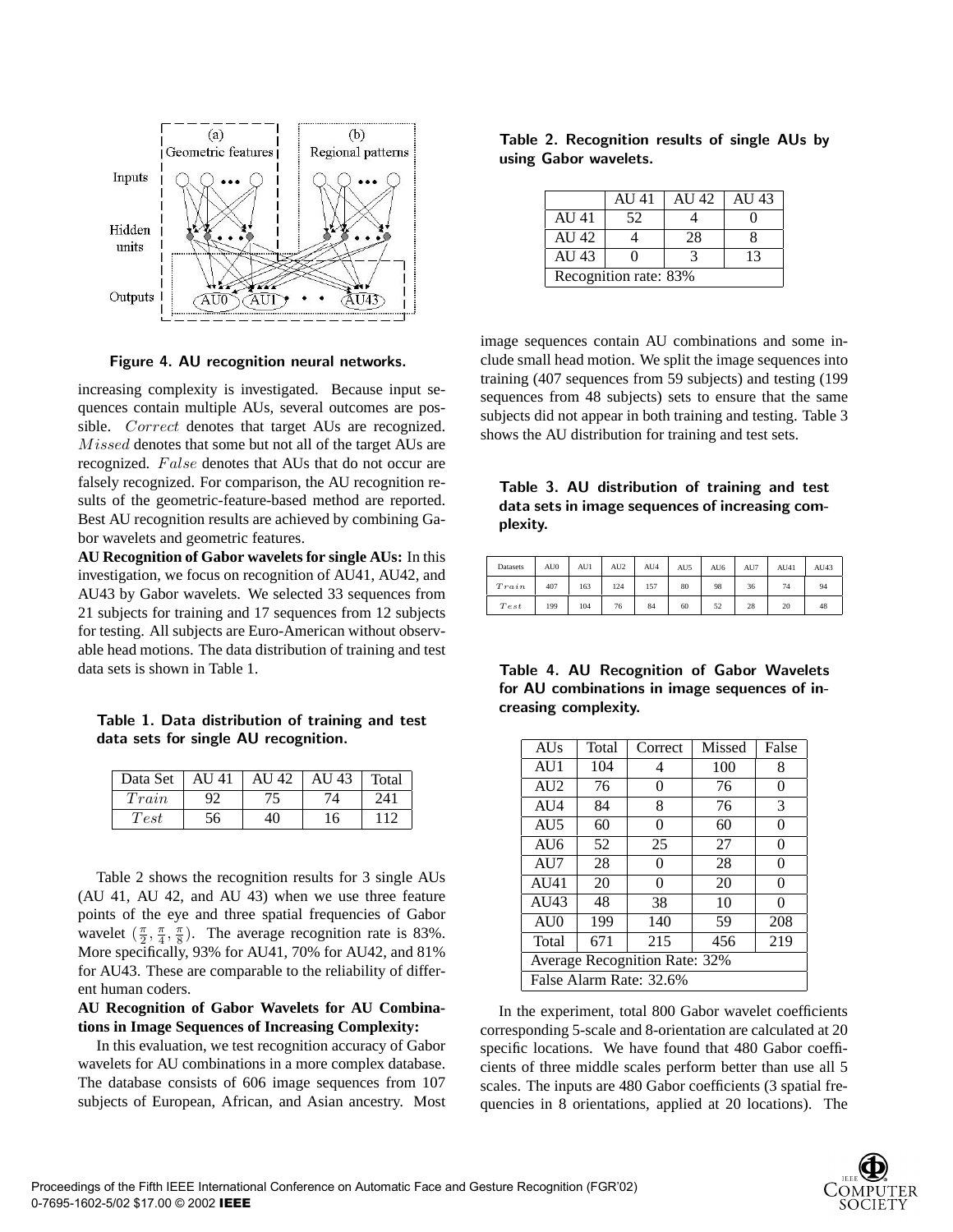recognition results are summarized in Table 4. We have achieved average recognition- and false alarm rates of 32% and 32.6% respectively. Recognition is adequate only for AU6, AU43, and AU0. The appearance changes associate with these AUs are detected often occurred in specific regions for AU6 and AU43 comparing with AU0. For example, crows-feet wrinkles often appear for AU6 and the eyes look qualitatively different when they are open and closed (AU43). Use of PCA to reduce the dimensionality of the Gabor wavelet coefficients failed to increase recognition accuracy.

**AU Recognition of Geometric Features for AU Combinations in Image Sequences of Increasing Complexity:** For comparison, using the 15 parameters of geometric features, we achieved average recognition- and false alarm rates of 87.6% and 6.4% respectively (Table 5). Recognition of individual AUs is good with the exception of AU7. Most instances of AU7 are of low intensity, which change only 1 or 2 pixels in face image and cannot be extracted by geometry-feature-based method.

Table 5. AU Recognition Using Geometric Features.

| <b>AUs</b>                      | Total | Correct        | Missed         | False    |  |  |
|---------------------------------|-------|----------------|----------------|----------|--|--|
| AU1                             | 104   | 100            | 4              | $\theta$ |  |  |
| AU <sub>2</sub>                 | 76    | 74             | $\overline{2}$ | 4        |  |  |
| AU <sub>4</sub>                 | 84    | 68             | 16             | 5        |  |  |
| AU5                             | 60    | 50             | 10             | 8        |  |  |
| AU6                             | 52    | 41             | 11             | 5        |  |  |
| AU7                             | 28    | $\mathfrak{D}$ | 26             | 0        |  |  |
| AU41                            | 20    | 15             | 5              | 7        |  |  |
| AU43                            | 48    | 39             | 9              | 10       |  |  |
| AU0                             | 199   | 199            | 0              | 4        |  |  |
| Total                           | 671   | 588            | 83             | 43       |  |  |
| Average Recognition Rate: 87.6% |       |                |                |          |  |  |
| False Alarm Rate: 6.4%          |       |                |                |          |  |  |

**AU Recognition of Combining Geometric features and Gabor Wavelets for AU Combinations in Image Sequences of Increasing Complexity:** In this experiment, both geometric features and Gabor wavelets are fed to the network. The inputs are 15 geometric feature and 480 Gabor coefficients (3 spatial frequencies in 8 orientations applied at 20 locations). The recognition results are shown in Table 6. In comparison to the results of using either the geometric features or the Gabor wavelets alone, combining these features increases the accuracy of AU recognition, recognition performance has been improved to 92.7% from 87.6% and 32% respectively.

#### **4. Conclusion and Discussion**

We summarize the AU recognition results by using Gabor wavelets alone, geometric features alone, and both of them in Figure 5. Three recognition rates for each AU are described by histograms. The gray histogram shows recognition results based on Gabor wavelets. The dark gray histogram shows recognition results based on geometric features, and the white histogram shows results obtained using both types of features. Using Gabor wavelets alone, recognition is adequate only for AU6, AU43, and AU0. Using geometric features, recognition is consistently good with the exception of AU7. The results using geometric features alone are consistent with previous research that shows high AU recognition rates for this approach. Combining both types of features, the recognition performance increased for all AUs.

| <b>AUs</b>                      | Total | Correct | Missed | False |  |  |
|---------------------------------|-------|---------|--------|-------|--|--|
| AU1                             | 104   | 101     | 3      | 4     |  |  |
| AI12                            | 76    | 76      | 0      | 6     |  |  |
| AU <sub>4</sub>                 | 84    | 75      | 9      | 11    |  |  |
| AU <sub>5</sub>                 | 60    | 51      | 9      | 8     |  |  |
| AU6                             | 52    | 45      | 7      | 7     |  |  |
| AU7                             | 28    | 13      | 15     | 0     |  |  |
| AU41                            | 20    | 16      | 4      | 3     |  |  |
| AU43                            | 48    | 46      | 2      | 11    |  |  |
| AU0                             | 199   | 199     | 0      | 1     |  |  |
| Total                           | 671   | 622     | 49     | 51    |  |  |
| Average Recognition Rate: 92.7% |       |         |        |       |  |  |
| False Alarm Rate: 7.6%          |       |         |        |       |  |  |

Table 6. AU recognition results by combining Gabor wavelets and geometric features.

Consistent with previous studies, we found that Gabor wavelets work well for single AU recognition for homogeneous subjects without head motion. However, for recognition of AU combinations when image sequences include non-homogeneous subjects with small head motions, we are surprised to find relatively poor recognition using this approach. In summary, several factors may account for the difference. First, the previous studies used homogeneous subjects. For instance, Zhang et al. included only Japanese and Donato et al. included only Euro-American. We use diverse subjects of European, African, and Asian ancestry. Second, the previous studies recognized emotion-specified expressions or only single AUs. We tested the Gabor-waveletbased method on both single AUs and AU combinations, including non-additive combinations in which the occurrence of one AU modifies another. Third, the previous studies manually aligned and cropped face images. We omitted this preprocessing step. Our geometric features and the locations to calculate Gabor coefficients were robust to head motion. These differences suggest that any advantage of Gabor wavelets in facial expression recognition may depend on manual preprocessing and may fail to generalize to